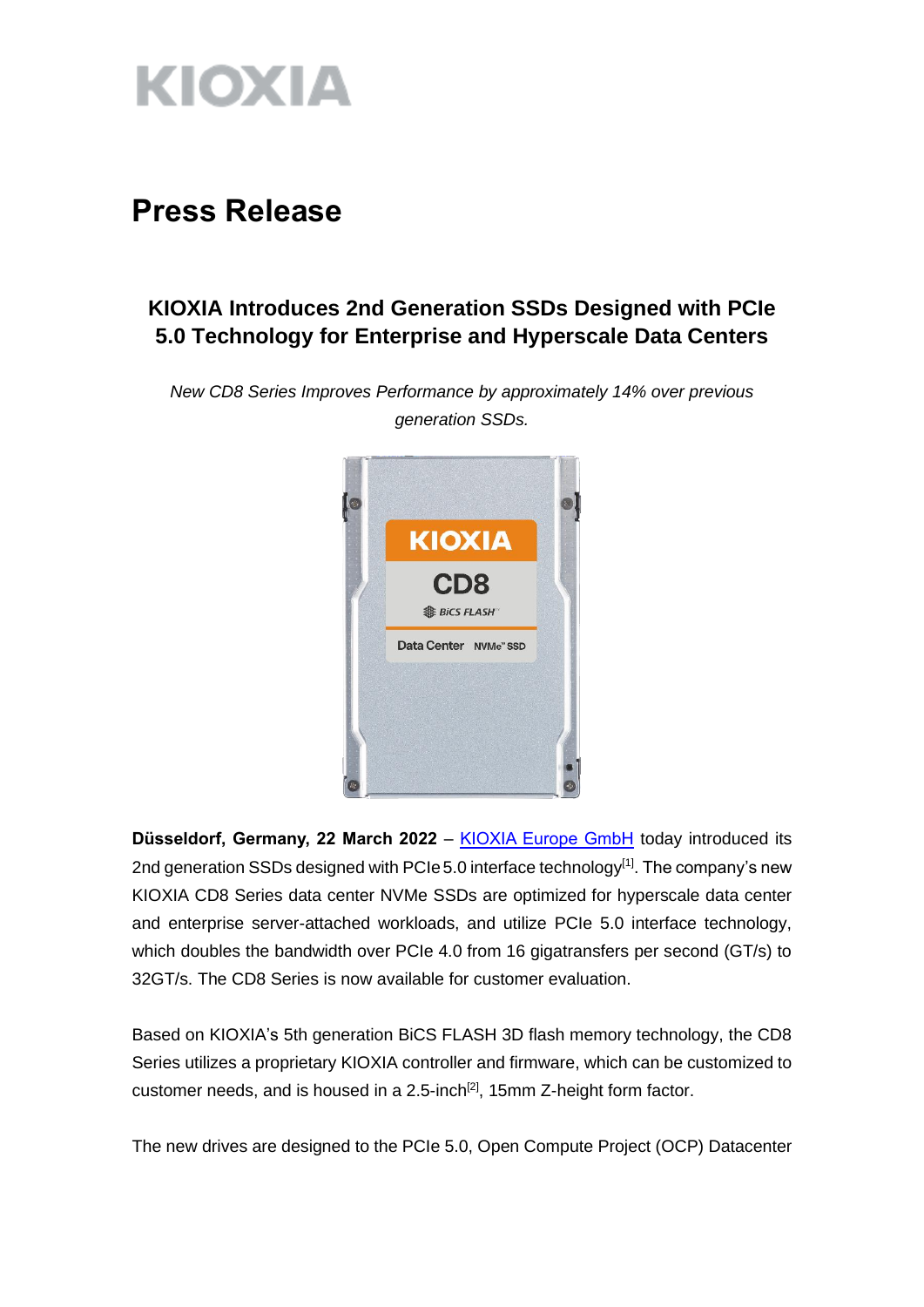NVMe SSD 2.0 and NVMe 1.4 specifications, and are well-suited to applications and use cases that include high-performance computing, artificial intelligence, caching layer, financial trading and analysis.

"PCIe 5.0 is expected to become the dominant interface in the next two to three years," said Paul Rowan, Vice President SSD Marketing and Engineering, KIOXIA Europe GmbH. "With the introduction of the CD8 Series , KIOXIA is in the ideal situation to support those customers who wish to transition earlier to PCIe 5.0."

Additional features include:

- Read-intensive 1DWPD endurance models targeted for hyperscale and server-centric workloads, in capacities from 960GB to 15.36TB
- Mixed-use 3DWPD endurance targeted models are available, in capacities from 800GB to 12.8TB
- Delivers up to 1.25M random read IOPS and 7.2GB/s sequential read throughput, an improvement of approximately 14% over the previous generation version<sup>[3]</sup>
- Security options include sanitize instant erase (SIE) and self-encrypted drive (SED) [4]

# ###

# **Notes**

[1] KIOXIA CD7 E3.S Series, as of November 9, 2021. KIOXIA survey.

[2] "2.5-inch" indicates the form factor of the SSD. It does not indicate the drive's physical size.

[3] 1DWPD model comparison with the previous generation KIOXIA CD7 Series.

[4] Availability of security/encryption options may vary by region.

\*The sample drives are for evaluation purposes. The specifications of the sample drives may differ from the production drive models.

\*Definition of capacity: KIOXIA defines a megabyte (MB) as 1,000,000 bytes, a gigabyte (GB) as 1,000,000,000 bytes and a terabyte (TB) as 1,000,000,000,000 bytes. A computer operating system, however, reports storage capacity using powers of 2 for the definition of  $1Gb = 2^230$  bits  $= 1,073,741,824$  bits, 1GB = 2^30 bytes = 1,073,741,824 bytes and 1TB = 2^40 bytes =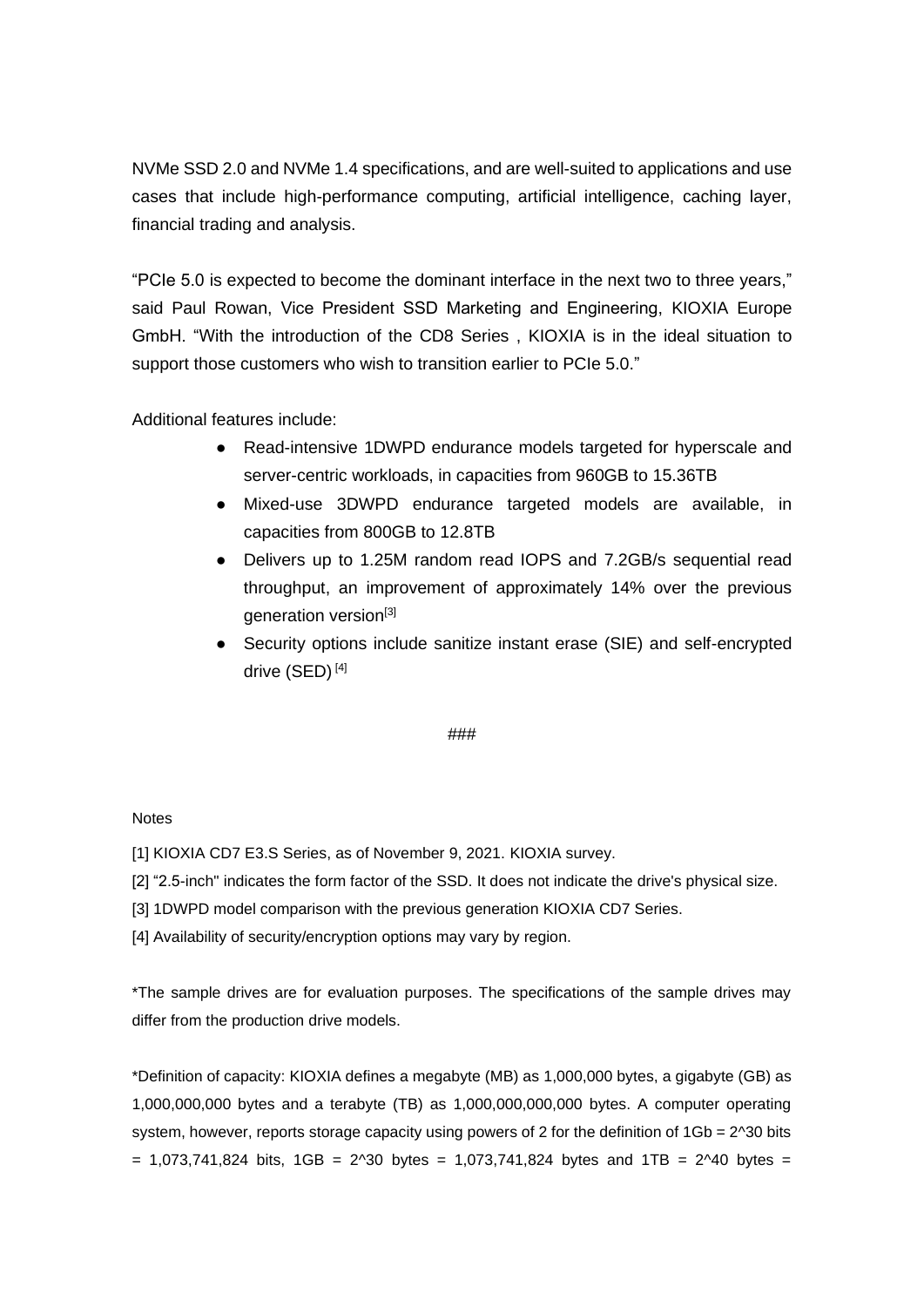1,099,511,627,776 bytes and therefore shows less storage capacity. Available storage capacity (including examples of various media files) will vary based on file size, formatting, settings, software and operating system, and/or pre-installed software applications, or media content. Actual formatted capacity may vary.

\*Read and write speeds are the best values obtained in a specific test environment at KIOXIA Corporation and KIOXIA Corporation warrant neither read nor write speeds in individual devices. Read and write speed may vary depending on the device used and file size read or written.

\*The following trademarks, service and/or company names – PCIe, NVMe - are not applied, registered, created and/or owned by KIOXIA Europe GmbH or by affiliated KIOXIA group companies. However, they may be applied, registered, created and/or owned by third parties in various jurisdictions and, therefore, protected against unauthorised use.

All other company names, product names and service names may be trademarks of their respective companies.

#### **About KIOXIA Europe GmbH**

KIOXIA Europe GmbH (formerly Toshiba Memory Europe GmbH) is the European-based subsidiary of KIOXIA Corporation, a leading worldwide supplier of flash memory and solid-state drives (SSDs). From the invention of flash memory to today's breakthrough BiCS FLASH, KIOXIA continues to pioneer cutting-edge memory solutions and services that enrich people's lives and expand society's horizons. The company's innovative 3D flash memory technology, BiCS FLASH, is shaping the future of storage in high-density applications, including advanced smartphones, PCs, SSDs, automotive and data centers.

**Visit our [KIOXIA website](https://www.kioxia.com/en-emea/top.html)**